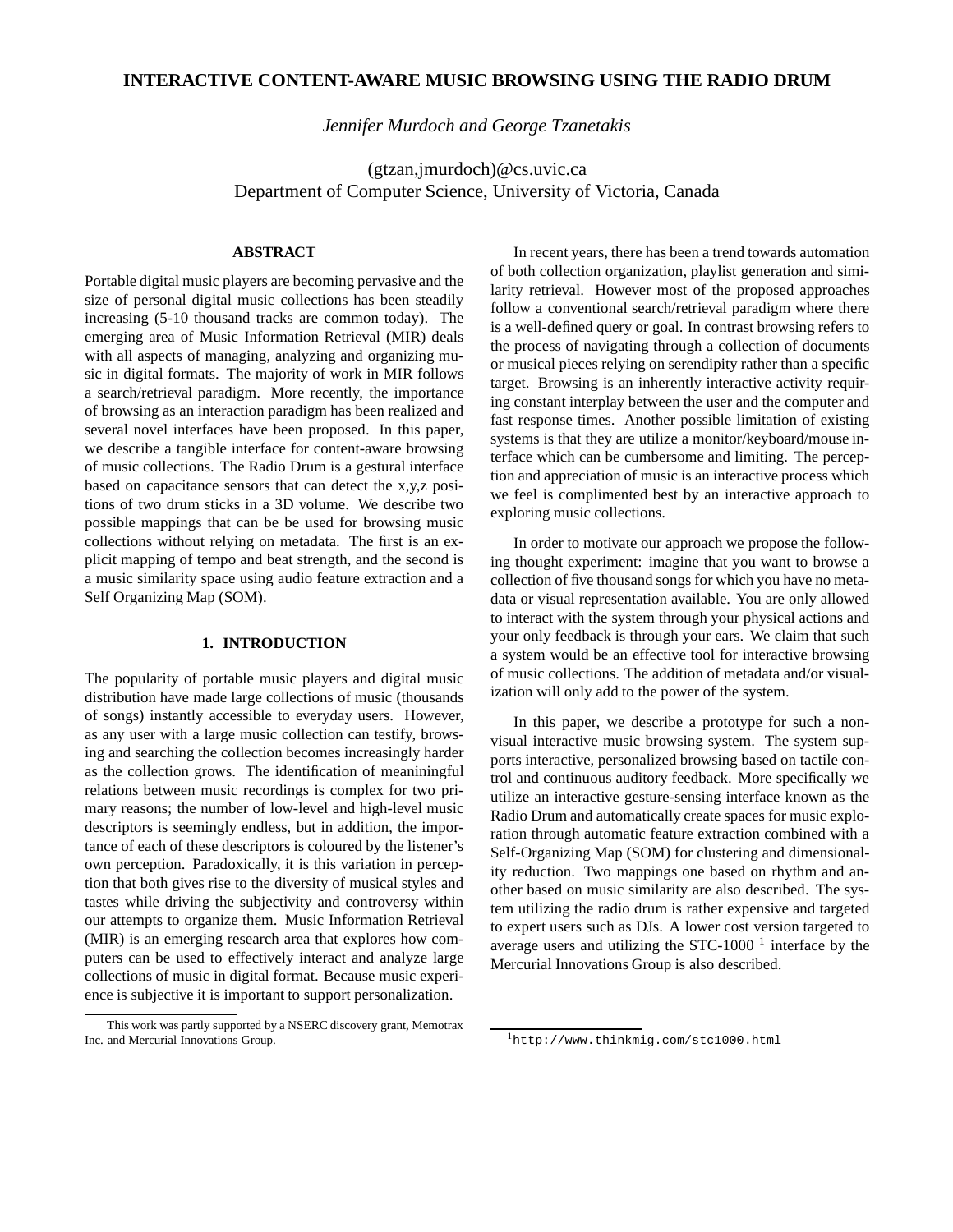#### **2. RELATED WORK**

One of the most inspiring interfacesfor our work is *MusicBottles*, a tangible interface designed by Hiroshi Ishii and his team at the MIT Media Lab. In this work, bottles can be opened and closed to explore a music database of classical, jazz, and techno music [1]. This work combines a tangible interface with ideas from information retrieval. Similarly in our work we try to use existing interaction metaphors for music information retrieval tasks.

The idea of using a "TimbreSpace" for representing sounds and their relations was introduced by [2]. The Sonic Browser [3] introduced the idea of continuous auditory feedback to navigate collections of sounds. Initial work in Music Information Retrieval (MIR) concentrated on algorithmic devopment rather than interactive systems. However in recent years, there has been a steady increase in interfaces for MIR. Selforganizing maps have been in used in Islands of Music [4] as well as the Databionic visualization [5]. Another interesting interface is Musicream [6] which is a new music playback interface for streaming, sticking, sorting and recalling musical pieces. The idea of personalization is explored in [7] where a music retrieval system based on user-driven similarity is described. A tangible interface for browsing music collection using a table metaphore is described in [8]. These are representative examples and by no means an exhaustive list. The system described in this paper draws ideas from many of this systems but is differentiated by the combination of automatic mappings of music to space and tangible interaction.

### **3. SYSTEM OVERVIEW**

In order to support the presentation of the system components, we start by informally describing the interaction of a user with the system. The system automatically extracts contentinformation from a large collection of music using MIR techniques. The music pieces are then mapped onto the surface of the Radio Drum taking into account the content and similarity characteristics of the music. The user controls two sound streams (one for each stick) in a similar fashion to a DJ with two turntables. By moving the sticks on the surface the user can interactively explore the music space and also control the mixing of the two streams. There is continuous sound playing and therefore no need for a play/select button. The only visual feedback is seeing the position of the sticks on the surface.

The main controller utilized in this work is the Radio Drum. In addition, the STC-100 which a lower cost controller has also been used. In order for the system to be content-aware, state-of-the-art MIR algorithms are used for automatic feature extraction. The resulting feature space is mapped to two dimensions using a Self-Organizing Map (SOM). In this section we describe the individual components of the system. In the next section we describe how these components are integrated in specific mappings for effective music browsing.



**Fig. 1**. (A) Mercurial STC 1000 and (B) Radio Drum

## **3.1. Radio Drum**

The Radio Drum/Baton, shown in Figure 1 (B), even though not widely known, is a well established electronic music controller [9] used in academia and computer music performance. Built by Bob Boie and improved by Max Mathews, it has undergone a great deal of improvement in accuracy of tracking, while the user interaction has remained relatively constant. It consists of a detection surface, two drum sticks and a control box. The sticks don't have to be in contact with the surface for their position to be detected. The drum generates 6 separate analog signals that represent the current x, y, z position of two sticks. The radio tracking is based on measuring the electrical capacitance between the coil at the end of each stick and the array of receiving antennas on the drum (one for each corner). The analog signals are converted to MIDI (Musical Instrument Digital Interface) messages by a microprocessor and sent to a host computer. The sensing surface measures approximately 375mm X 600mm (15 X 24 inches). While the nature of the radio drum's design immediately lends itself to applications as a music synthesis interface, we present an application that uses the radio drum as a novel tangible interface for browsing and interacting with music collections.

As a lower cost alternative to the Radio Drum, the STC1000 controller has also been used. The Mercurial STC1000 (shown in Figure 1 (A)) <sup>2</sup> uses a network of fiberoptic sensors to detect pressure as position on a two-dimensional plane. It has been designed by the Mercurial Innovations Group. This device is a singe touch controller that directly outputs MIDI messages. The mapping to MIDI can be controlled by the user. The active pad area is 125mm X 100mm (5 X 4 inches).

#### **3.2. Audio Feature Extraction**

Automatic audio feature extraction is used in order to convert each music piece into a numerical representation that captures information about the content. In this work we utilize the feature set described in [10] for the purpose of automatic musical genre classification as well as tempo and beat strength estimation. The Marsyas software framework  $3$  is used for the feature extraction.

<sup>2</sup>http://www.thinkmig.com/stc1000.html <sup>3</sup>http://marsyas.sourceforge.net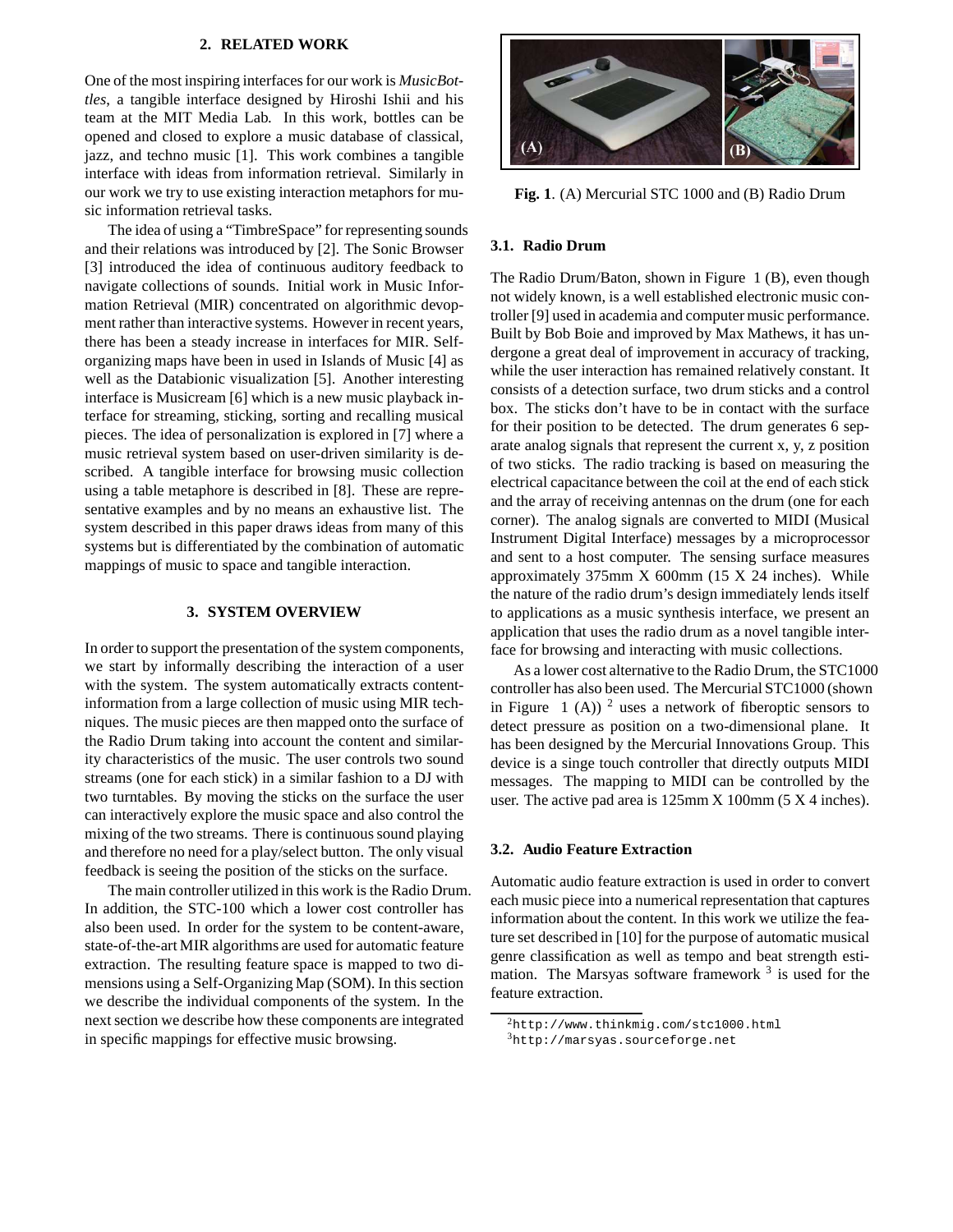

**Fig. 2**. Random placement of music pieces (Left), Self-Organized Map(Right). The colors(labels) are used only for displaying the structure of the map - the training is done in unsupervised fashion.

#### **3.3. Self-Organizing Map**

The Self-Organizing Map (SOM) is a type of neural network that clusters data of arbitrary dimensionality into two dimensions, thus facilitating both similarity quantization and visualization simultaneously. The SOM was first documented in 1982 by T. Kohonen , and since then, it has been applied to a wide variety of diverse clustering tasks. A good overview paper is [11]. In our application the SOM is used to map the high-dimensional audio feature space (30-dimensions) to two dimensions on the surface of the Radio Drum or the STC1000 pad.

The traditional SOM consists of a 2D grid of neural nodes each containing an *n*-dimensional vector,  $x(t)$  of data. The data associated with each node is initialized before training to small random values. During training, a series of  $n$ -dimensional vectors of sample data are added to the map. The *w*inning node of the map is found by computing the distance between the added training vector and each of the nodes in the SOM. This distance is calculated according to some pre-defined distance metric. Alternatively, a heuristic may be employed to search only part of the map for the most likely winning node, thus reducing the computational cost of adding each training sample. Once the winning node has been defined, this and those surrounding nodes reorganize their vector data to more closely resemble the added training sample. Two functions are thus introduced:

 $\alpha(t)$  describes the size of a learning step, ie. to what degree the winning node's data,  $x(t)$ , is altered to decrease the distane between the training sample and the node's current data. This value may change as training progress, and hence, it is a function of the time index  $t$ .

 $neighbor\_val(d, t)$  describes the magnitude of the *sphere*of-influence around the winning node that is affected by an added training sample along with the winner itself. The function should be defined for values of  $d$ , distance from the winning node, and  $t$  the time index for the added training sample. In our implement,  $\alpha(t)$  is a linearly-decaying function with  $t$ . While some SOM applications define a discrete function for  $neighbor\_val(d, t)$  such that a node is either within the winner's sphere-of-influence or is not, our implementation models the sphere of influence by a Gaussian function with un-normalized values with respect to integration area (to allow for values in the range  $[0,1]$ ). The standard-deviation used in the Gaussian function is linearly-decreasing with t. This means that every node in the map is within the winner's sphere-of-influence to some degree as dictated by a Gaussian distribution, and this degree is dependent both upon the relative location of the node and the time index  $t$ . In a typical SOM application, both  $\alpha(t)$  and neighbor val(d, t) decrease with  $t$ . This facilitates convergence towards an "optimal" mapping, while at the same time allowing increasingly specific clusters of data to form within existing clusters.

Once a SOM has been trained, data may be added to the map simply by locating the node whose data is most similar to that of the presented sample, ie. the winner. The reorganization phase is ommitted when the SOM is not in training mode. Another interesting property of SOMs for our application is that they can be personalized by user initialization rather than random initialization.

Figure 2 shows two visualizations of mappings of musical pieces to space. Although these visualization are optional for the interaction with the system they are helpful for debugging and presentation. In these visualizations each piece of music is coded by a particular color. The colors are just used to convey visually the structure of the map. The training of the SOM is done in unsupervised fashion and only the automatically extracted feature vectors for each piece of music are provided. The picture on the left shows a random mapping of music pieces. The picture on the right shows the result of using the SOM for mapping. The dark cluster in the middle consists of pieces of rock music while the upper right corner contains classical music (light cyan in color) and the lower left corner contains hiphop and dance music (light red in color). This figure demontrates that the automatically extracted features capture information about the music content and that the SOM mapping preserve to a large extent that information.

#### **4. INTERACTION**

The main interaction scenario is browsing a collection of musical pieces rather than retrieval. The main idea is to provide a natural tangible interface for listening/browsing collections of music rather than the tedious playlist-play button model of existing music players. In all mappings the height from the surface is used to control the volume of each sound stream. For example lifting the sticks high up mutes both streams and bringing the stick to the surfaces maximizes the volume. That way arbitrary mixing of the two sound streams can be performed. In a DJ scenario one of the sticks would control the